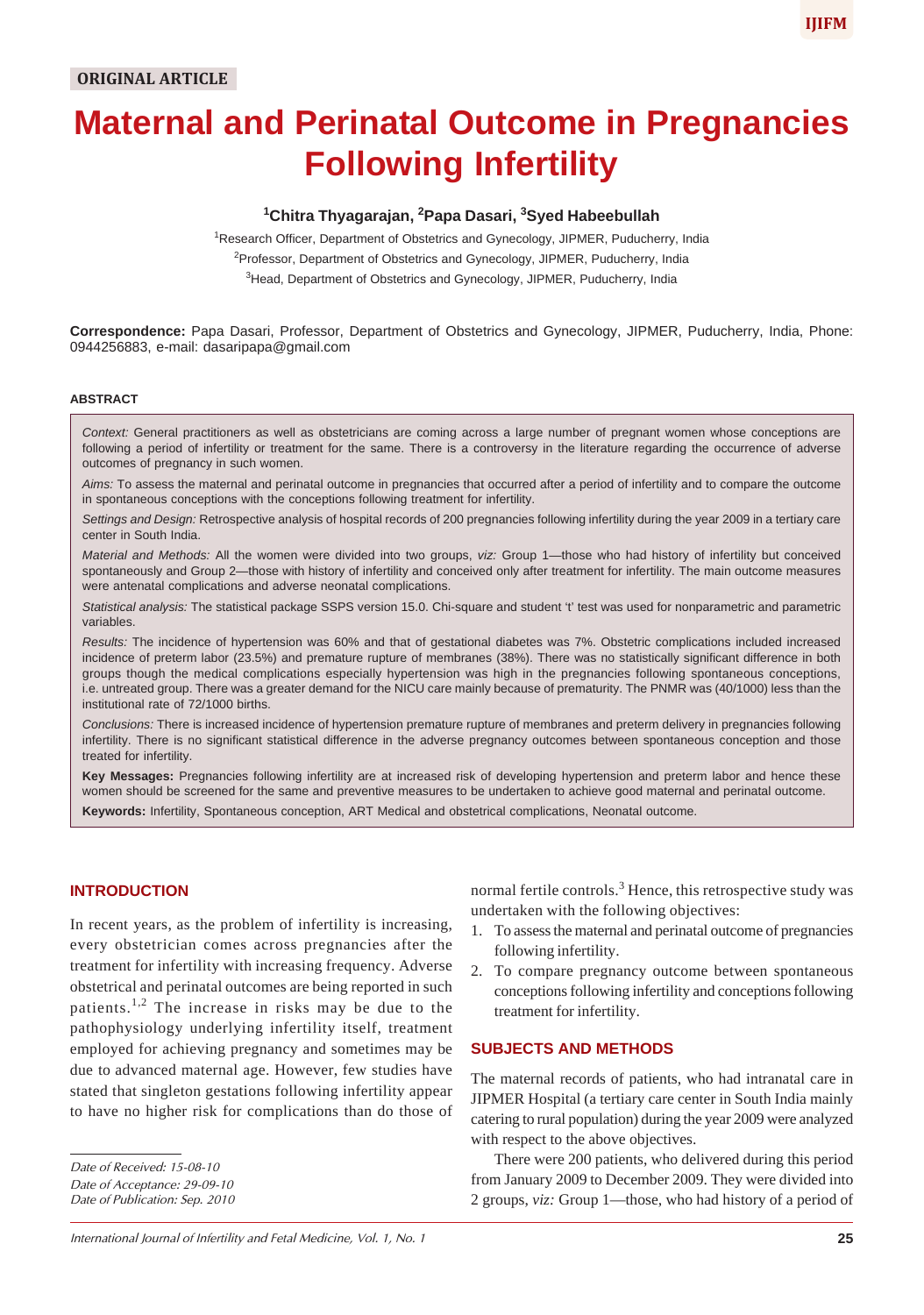infertility but conceived spontaneously and Group 2—those with history of infertility and conceived only after treatment for infertility (ovulation induction alone, IUI or IVF). Data was collected regarding age of the women, duration of infertility, type of infertility (primay or secondary), parity, medical diseases that developed during pregnancy, obstetrical problems and gestational age at delivery, mode of delivery, fetal and neonatal outcome, etc. The main outcome measures were antenatal complications and adverse neonatal complications. The two groups were compared with respect to the above outcomes. Statistical analysis was done using the statistical package SSPS version 15.0. Chi-square and student 't' test was used for nonparametric and parametric variables. A p value of 0.05 was considered significant.

### **RESULTS**

The mean age was 28.9 years and the mean duration of infertility was 8 years. There were 153 (76.5%) women with primary infertility and 47 (23.5%) with secondary infertility. Thirteen percent of women with secondary infertility suffered from a prior abortion and 2.5% had recurrent abortions. The clinical profile of patients in the two groups is shown in Table 1.There was no statistical difference in the two groups with respect to age, mean duration of infertility and mean gestational age at delivery. Table 2 shows the medical disorders complicating pregnancies. The most common medical complication was hypertension during pregnancy. Gestational hypertension and pre-eclampsia were more common in spontaneous conception group (Group1) than in group 2 but not significant statistically. The incidence of hypertension is very high (59.5%) when compared to general population of all pregnant women (12%). Anemia was also more common in group 1 when compared to group 2. The incidence of anemia was only 33% as most of them had regular antenatal care. The incidence of gestational diabetes was 7% marginally high than the general pregnant population. GDM was high in group 2 when compared to group 1 though statistically not significant. The obstetric complications encountered are represented in Table 3. Preterm delivery and postdated pregnancy were doubled than in general pregnant population and there is not much statistical difference in two groups except that postdated pregnancy was less common in group 2. Similarly, the occurrence of multiple pregnancy was more common in group 2 as expected. Premature rupture of membranes (PROM) was more common (48%) than in general pregnant population. IUGR was diagnosed only in 8.5% of the pregnancies reflecting the good antenatal care that a woman seeks following conception after period of infertility.

Table 4 shows the management of delivery in these women. 32 percent of women required induction of labor and those women belonging to group 1 required induction more often

|                              | <b>Table 1: Clinical profile</b> |                     |         |
|------------------------------|----------------------------------|---------------------|---------|
| <b>Characteristics</b>       | Group 1-116<br>(58%)             | Group 2-84<br>(42%) | p value |
| Mean age (years)             | $28.7 \pm 3.5$                   | $29.19 \pm 3.6$     | 0.510   |
| Mean gestation               | $38.2 \pm 2.3$                   | $37.81 \pm 2.4$     | 0.319   |
| Mean duration of infertility | $8.07 \pm 3.5$                   | $7.96 \pm 3.3$      | 0.452   |
| <b>Primary infertility</b>   | 92(46%)                          | 61(30.5%)           | 0.801   |
| Secondary infertiliy         | 24(12%)                          | 23(11.5%)           | 0.567   |
| Regular cycles               | 82(70.7%)                        | 60(71.5%)           | 0.6     |
| Irregular cycles             | 34(29.3%)                        | 24(28.5%)           | -       |

| <b>Table 2: Medical complications</b> |                               |               |              |         |  |
|---------------------------------------|-------------------------------|---------------|--------------|---------|--|
| Parameter                             | Total no.<br>of cases $(200)$ | Group 1 (116) | Group 2 (84) | p value |  |
| <b>Gestational HTN</b>                | 85(42.5%)                     | 53(45%)       | 32(38%)      | 0.280   |  |
| Pre-eclampsia                         | 34(17%)                       | 21(18%)       | 13(15%)      | 0.651   |  |
| Hypothyroid                           | 6(3%)                         | $4(3.4\%)$    | 2(2.3%)      | 0.600   |  |
| Gestational diabetes mellitus         | 14(7%)                        | $5(4.3\%)$    | $9(10.4\%)$  | 0.160   |  |
| Anemia                                | 66(33%)                       | 45(38%)       | 21(25%)      | 0.66    |  |

#### **Table 3:** Obstetric complications

| <b>Complications</b>             | Total no. of<br>cases (200) | Group 1 (116) | Group 2 (84) | p value |
|----------------------------------|-----------------------------|---------------|--------------|---------|
| Preterm labor                    | 43(23.5%)                   | 23(19%)       | 20(23%)      | 0.47    |
| Postdated pregnancy and delivery | 45(22.5%)                   | 30(25%)       | 15(17%)      | 0.18    |
| PROM*                            | 76(38%)                     | 41(35.3%)     | 35(41.6%)    | 0.36    |
| Antepartum hemorrhage            | 3(1.5%)                     | 3(2.5%)       | Nil          |         |
| Multiple pregnancy               | 12(6.5%)                    | 3(2.5%)       | $9(10.7\%)$  | 0.14    |
| IUGR <sup>**</sup>               | 17(8.5%)                    | $10(8.6\%)$   | 7(8.3%)      | 0.66    |
| Malpresentation                  | 12(6%)                      | $7(6.0\%)$    | $5(5.9\%)$   | 0.56    |

\*PROM-Premature rupture of membranes; IUGR\*\* Intrauterine growth restriction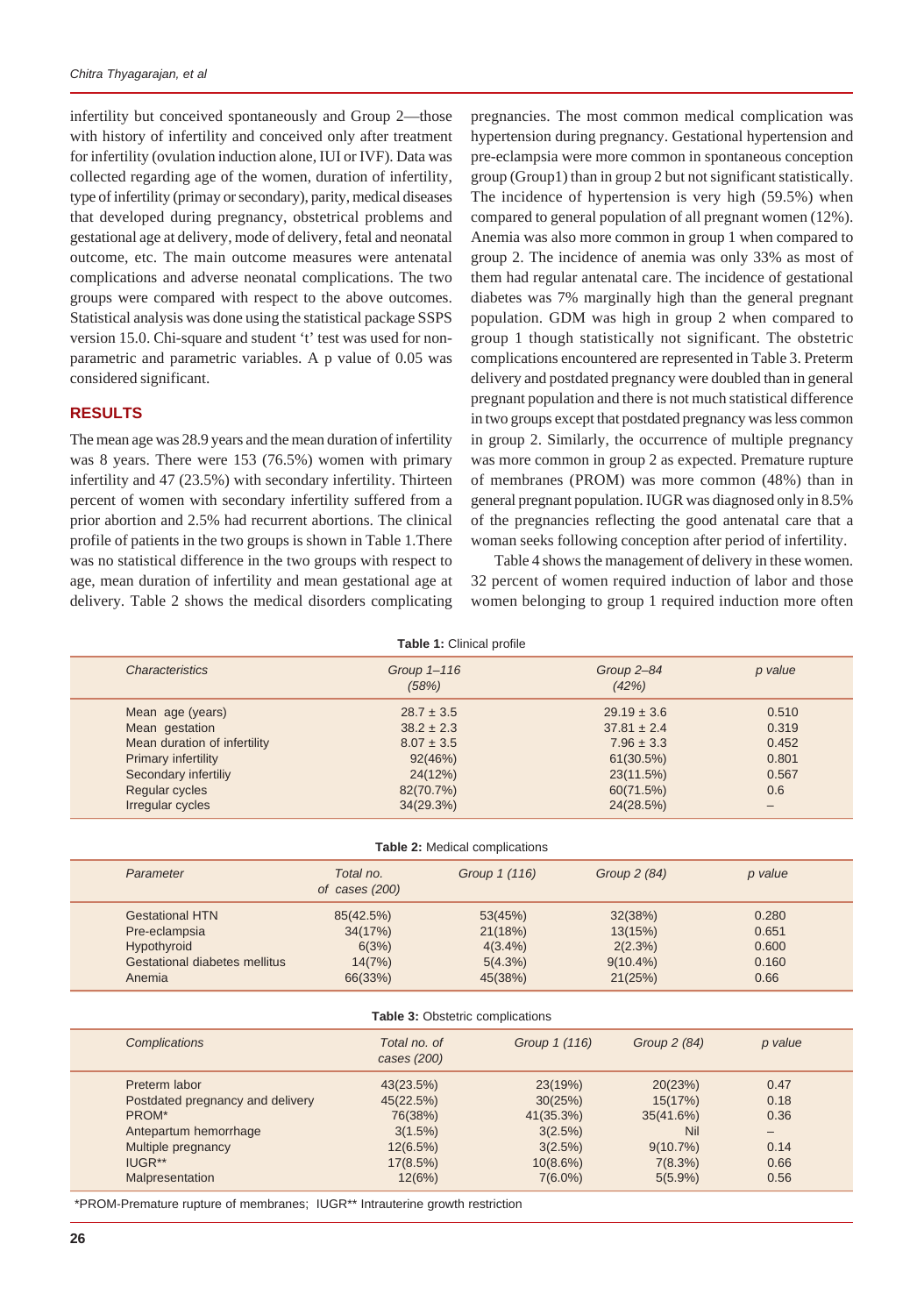(46.5%) when compared to group 2 (26.6%) though statistically not significant. The rate of cesarean section is also high (31%) in these women compared to 16% of our institution rate during this period of study. There was no difference in the rate of cesarean section between two groups. The rate of instrumental delivery is also doubled in these women 18% when compared to 9% of institutional rate. Women in group 2 required assistance with instruments more often (21.4%) than in group 1 (15.5%). The neonatal outcome is shown in Table 5. There is no difference in mean birth weight, Apgar score and the incidence of congenital anomaly in both groups and when compared to general neonatal outcome. But 30.5% of the neonates were admitted to the NICU. More numbers of neonates were admitted to NICU in group 2 (36.9%) when compared to group 1 (25.8%). This was also not significant statistically. There were 2 neonatal deaths in group 2 compared to 5 in group 1.

The perinatal mortality rate was less (40/1000 live births) when compared to the hospital PNMR (64/1000 live births) during this period. The causes of perinatal deaths were congenital anomaly in 3, prematurity in 2 and meconium aspiration syndrome in 2. Congenital anomalies included 2 cases of conjoint twins and one case of encephalocele, which were in spontaneous conception group (Group 1). There were no congenital anomalies in group 2 and the two neonatal deaths were due to meconium aspiration syndrome. 10 percent of the neonates required NICU care for meconium aspiration syndrome out of which 2 succumbed.

## **DISCUSSION**

Pregnancies in women with infertility have been reported to be associated with adverse maternal as well as perinatal outcomes since 1990s. A large review, which compared the obstetric and perinatal outcomes of pregnancies in unexplained infertility with that of pregnancies in general population reported a statistically significant increase in incidence of pre-eclampsia, abruption and preterm labor. There was also increased incidence of induced labor and cesarean deliveries. The mean duration of pregnancy and apgar scores though lower in the pregnancies of unexplained infertility, though not statistically significant when compared to neonatal outcome of general population.<sup>1</sup> The mean age of the women with infertility in the present study is 29 years, which is very close to the mean age of 30.8 years in the review of Pandian and collegues. A prospective follow-up study of 70 unexplained infertile couple, which compared the obstetric outcome in treated and untreated group reported a very high incidence (25%) of multiple pregnancies in treatment group when compared to 2.8% in spontaneous conception group.<sup>4</sup> In the present study, the incidence of multiple pregnancies is only 10.7% in the treatment group when compared to 2.5% in the spontaneous conception group. But this is higher than that reported in the review (6% *vs* 0.36%) by Pandian and collegues and almost similar to that reported by Yasmin and collegues  $(11\%)$ <sup>5</sup>

#### **MEDICAL COMPLICATIONS**

The commonest medical complication found in the present study is very high incidence of gestational hypertension (GHT) and pre-eclampsia (PE) in both the groups (spontaneous conception *vs* treated group–45% *vs* 38%; 18% *vs* 15% respectively). Yasmin and collegues reported a overall incidence of PIH/ preeclampsia in both treated and untreated groups to be 32%. But in the review of Pandian and collegues, the incidence of pre-eclampsia was very low (5%) though they encountered one case of eclampsia in the spontaneous conception group. The next common medical problem found in the present study was anemia (33%) and it was more common in spontaneous conception group (38%) when compared to 25% in treated group. This reflects the care, which a woman takes after conception following a period of infertility as the incidence of anemia in pregnancy of general population is as high as 80 to 90%.

| <b>Table 4: Mode of delivery</b>  |                                                                                                                        |                                                                                                      |                                                                                                          |                                                                                                |                                                                                         |
|-----------------------------------|------------------------------------------------------------------------------------------------------------------------|------------------------------------------------------------------------------------------------------|----------------------------------------------------------------------------------------------------------|------------------------------------------------------------------------------------------------|-----------------------------------------------------------------------------------------|
|                                   | <b>Parameters</b>                                                                                                      | Frequency                                                                                            | Group 1(116)                                                                                             | Group 2 (84)                                                                                   | p value                                                                                 |
|                                   | Spontaneous labor<br>Induced labor<br>Elective cesarean section<br>Emergency cesarean section<br>Instrumental delivery | 37(18.5%)<br>76(31.5%)<br>6(3%)<br>56(28%)<br>36(18%)                                                | 19(16.3%)<br>54(46.5%)<br>3(2.5%)<br>34(29.3%)<br>18(15.5%)                                              | $18(21.4\%)$<br>22(26.6%)<br>3(3.5%)<br>$22(26.1\%)$<br>18(21.4%)                              | <b>NS</b><br><b>NS</b><br><b>NS</b><br><b>NS</b><br><b>NS</b>                           |
| <b>Table 5: Perinatal outcome</b> |                                                                                                                        |                                                                                                      |                                                                                                          |                                                                                                |                                                                                         |
|                                   | <b>Parameters</b>                                                                                                      | Total no. of<br>cases (200)                                                                          | Group 1 (116)                                                                                            | Group 2 (84)                                                                                   | p value                                                                                 |
|                                   | Mean birth weight<br>Mean Apgar 1'<br>Apgar 5'<br>NICU admission<br>Meconium liquor<br>Cong. anomaly<br>Neonatal death | $2.65 \pm 0.06$<br>$7.2 \pm 1.56$<br>$8.4 \pm 1.60$<br>61(30.5%)<br>$20(10\%)$<br>3(1.5%)<br>7(3.5%) | $2.62 \pm 0.06$<br>$7.05 \pm 1.8$<br>$8.22 \pm 1.9$<br>$30(25.8\%)$<br>$11(9.4\%)$<br>3(2.5%)<br>5(4.3%) | $2.69 \pm 0.06$<br>$7.42 \pm 1.1$<br>$8.63 \pm 1.09$<br>$31(36.9\%)$<br>$9(10.7\%)$<br>2(2.3%) | <b>NS</b><br><b>NS</b><br><b>NS</b><br><b>NS</b><br><b>NS</b><br><b>NS</b><br><b>NS</b> |
|                                   |                                                                                                                        |                                                                                                      |                                                                                                          |                                                                                                |                                                                                         |

PNMR—40/1000 live births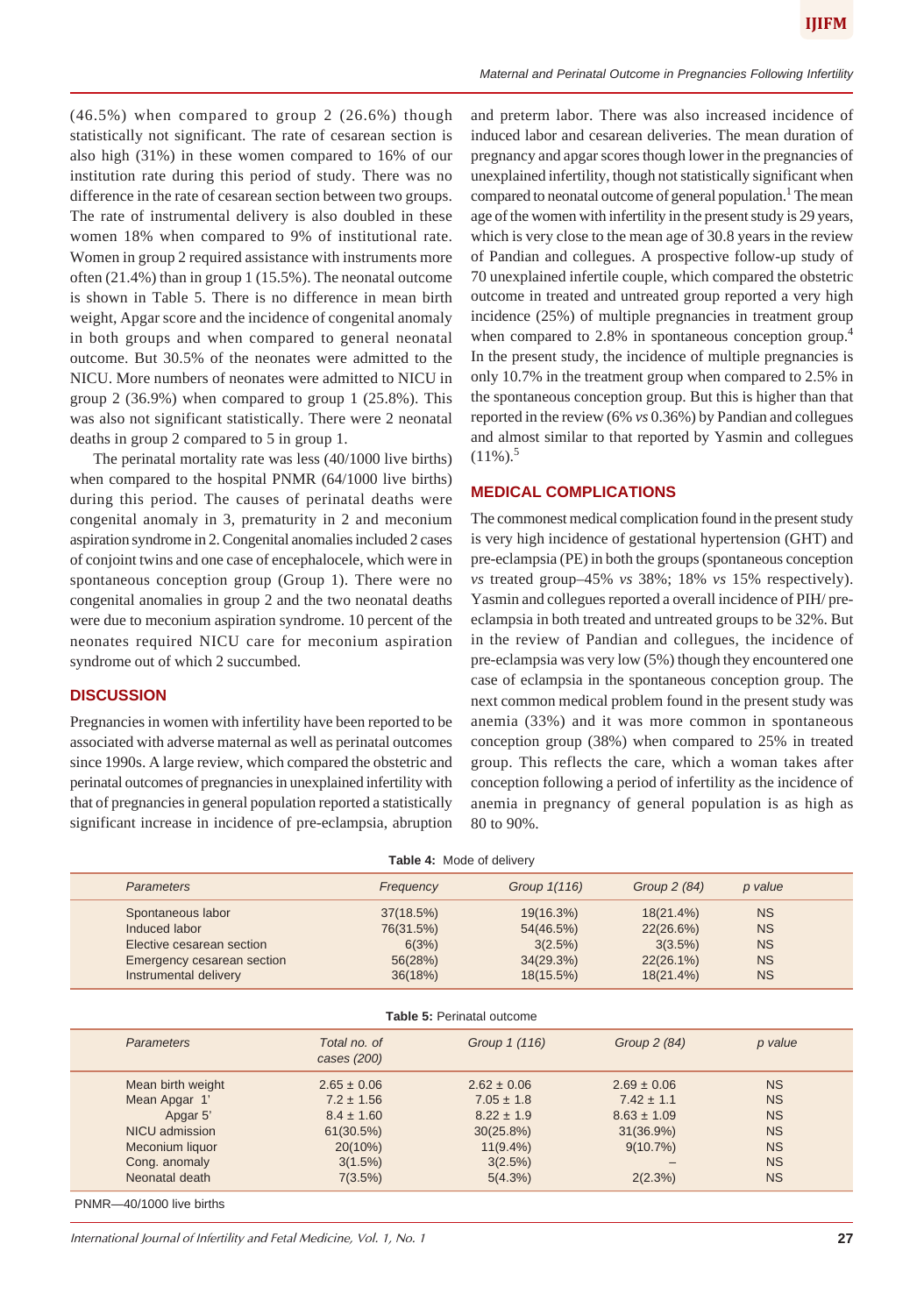Gestational diabetes was found to be twice common in group 2 when compared to group 1. This may be explained, if the treated group constituted more of patients with PCOS. A prospective cohort study of pregnancy outcome in PCOS patients reported GDM in 12.8%.<sup>6</sup> In the present study, the overall incidence of GDM is 7% (4.3% in spontaneous conception and 10.4% in treated group) but the total number of PCOS patients is not exactly known. This incidence of 7% GDM in the present study is consistent with that reported by Yasmin and collegues. A study, which compared the outcome of pregnancy in women with PCOS and pregnancy in normal fertile women found an increased risk of gestational diabetes and pregnancy-induced hypertension in women with PCOS.7

### **OBSTETRIC COMPLICATIONS**

In the present study, the incidence of preterm labor as well as postdated pregnancy is increased two fold when compared to general obstetric population. Postdated pregnancy was more common in spontaneous conception group than the treated group though it was not statistically significant. Yasmin and collegues also reported the increased incidence of preterm labor (18% vs 7% background risk) to have risen to 2.6 fold. There were no reports on postdated pregnancies. In the present study, the incidence of postdated pregnancies is also high (22.5%) when compared to general population (10%). In the treated group 17% were postdated pregnancies against 25% in the spontaneous conception. This high incidence may be due to irregular cycles, which were almost equal in both the groups (Table 1). The incidence of premature rupture of membranes is also increased when compared to general obstetric population and its incidence is 41.6% in treated group when compared to 35.5% of spontaneous conception group in the present study. Yasmin and collegues reported an increased incidence of around 2.3 fold in preterm premature rupture of membranes.

There were no cases of antepartum hemorrhage in treated group and there were only 3 cases out of 116 of spontaneous conception group constituting 1.5%, which is almost similar to that of general population. This is in contrast to the study of Yasmin and collegues, who reported 6% incidence of antepartum hemorrhage against a background risk of 3%. IUGR was found to be less common in the present study amounting to only 8.5% in contrast to other studies.Yasmin and collegues reported 24% of pregnancies to be having IUGR.

#### **OUTCOME OF PREGNANCY AND LABOR**

Only 18.5% had spontaneous onset of labor. The incidence of induced labor is high in spontaneous conception group as the incidence of postdated pregnancy was higher in this group. Overall 31.5% required induction of labor in the present study, which was consistent with the 28% incidence of induction reported by pandian and collegues. The rate of instrumental deliveries was similar in both groups and overall 18% underwent instrumental deliveries, which was slightly higher than the average of 12% incidence of our institution during the study period. Only 3% of patients were taken up for elective LSCS in

the present study, which was less than the report of 6% in the study of Pandian and collegues. The overall rate of cesarean section was high (31%) when compared to the average cesarean section rate of our institute during the period, which was 17%. In the study of Pandian and collegues, 26% required cesarean section of which 20% were emergency cesareans. In the present study, 28% underwent emergency cesarean and the most common indication was fetal distress. A prospective study aimed to find out the antepartum complications and neonatal outcome involving 411 women reported an increased rate of emergency cesarean section without any increase in antenatal complications.<sup>8</sup>

## **FETAL OUTCOME**

The mean birth weight in the present study was 2600 gm and this finding correlates with the incidence of IUGR, which was low. The mean birth weight was 2900 gm in the study of Yasmin and collegues and it was 3300 gm in the study of Hassan Zahraei and collegues.<sup>6</sup> There was no difference of birth weight in the spontaneous conception group and treated group in the present study, whereas Isaksson and Aila reported a statistically significant difference in both the groups with higher birth weight in spontaneous conception group.<sup>4</sup> In the present study, the rate of NICU admission (30.5%) is increased because of higher incidence of preterm birth and as well as postdatism giving rise to meconium stained liquor and subsequent aspiration. Only 10% of the neonates required NICU admission in the study of Pandian and collegues. In the study of Hassan Zahraei and collegues, 21.3% of neonates required NICU admission when compared to 11% controls. The PNMR was (40/1000) less than the institutional rate of 72/1000 births. The seven perinatal deaths out of 200 were due to meconium aspiration syndrome in 3, prematurity in 2 and congenital malformations in another 2. The still birth rate was 1.36% and congenital anomalies were 0.4% in study of Pandian and collegues. In the present study, there were no still births and all the seven were neonatal deaths.

The evidence based guideline regarding pregnancy outcome in infertile women published by the Society of Obstetricians and Gynecologists of Canada and the Board of the Canadian Fertility and Andrology Society is at level 2A.<sup>9</sup> Spontaneous pregnancies in untreated infertile women may be at higher risk for obstetrical complications and perinatal mortality than spontaneous pregnancies in fertile women. The findings of the present study are consistent with this though the perinatal mortality is less than the spontaneous pregnancies in general population. This may be due to the elimination of congenital malformation by good antenatal care and also due to early diagnosis of fetal compromise during intranatal period.

The pregnancies achieved by assisted reproduction are at higher risk than spontaneous pregnancies for adverse perinatal outcomes, including perinatal mortality, preterm delivery, and low birth weight, and close surveillance during pregnancy should be available as needed (II-2A). The present study has not looked into this aspect because only few pregnancies after ART were cared for in this institute. The frequency of premature deliveries,